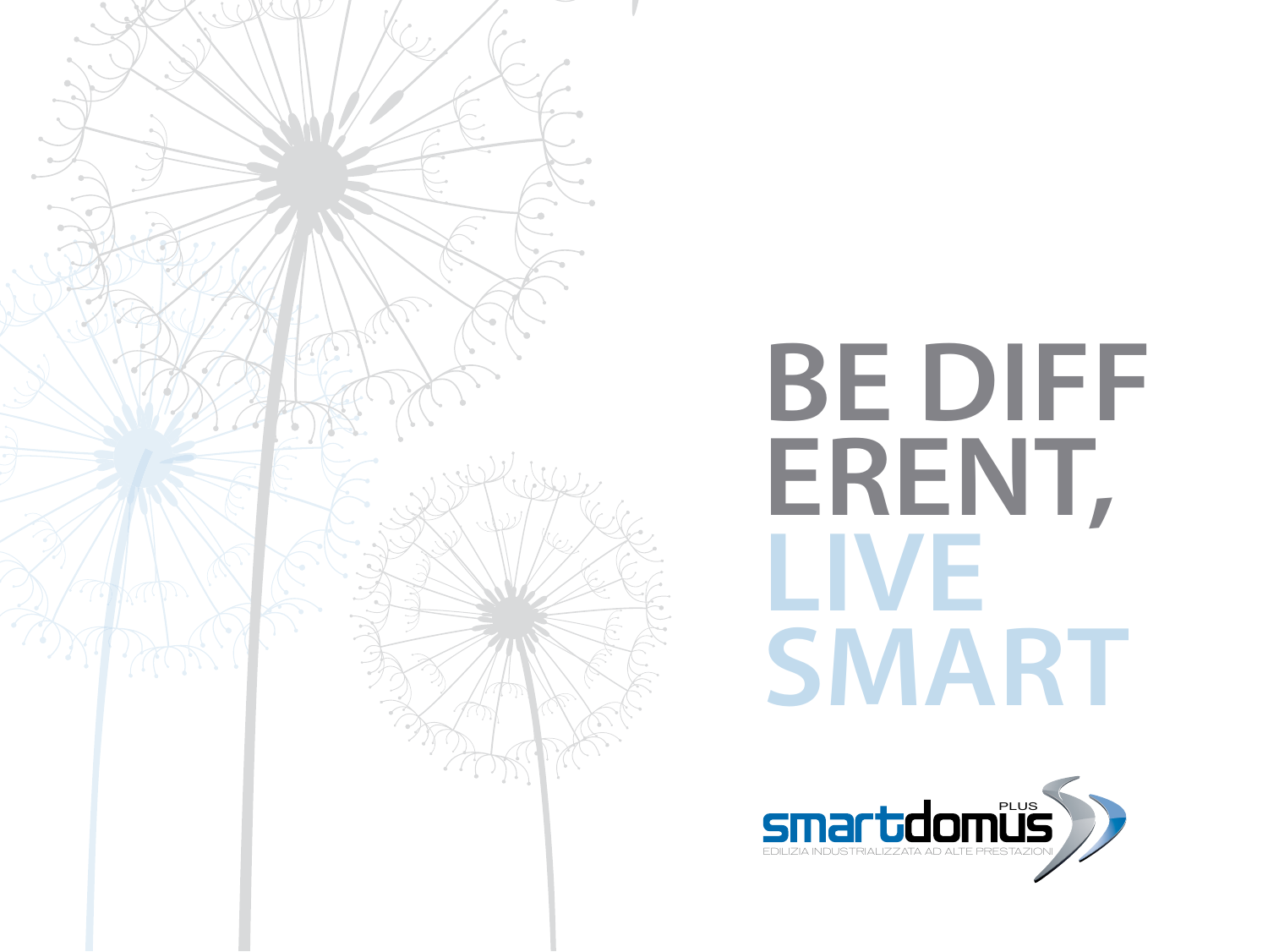## SMART DOMUS PLUS.

Di fronte alle molteplici qualità che una casa deve possedere oggi, un pool di aziende, leader nel settore dell'edilizia, ha unito le proprie forze, le proprie competenze e specificità, per dare vita alla SMART DOMUS PLUS, un concentrato di tecnologia e qualità alla portata di tutti.

## *SMART DOMUS PLUS.*

*Taking into account all the manifold qualities that a house shall have today, a team of leader companies in the building sector, decided to join forces, skills and their specificity in order to give birth to the SMART DOMUS PLUS house: a series of technologies and quality that can be available to everybody.*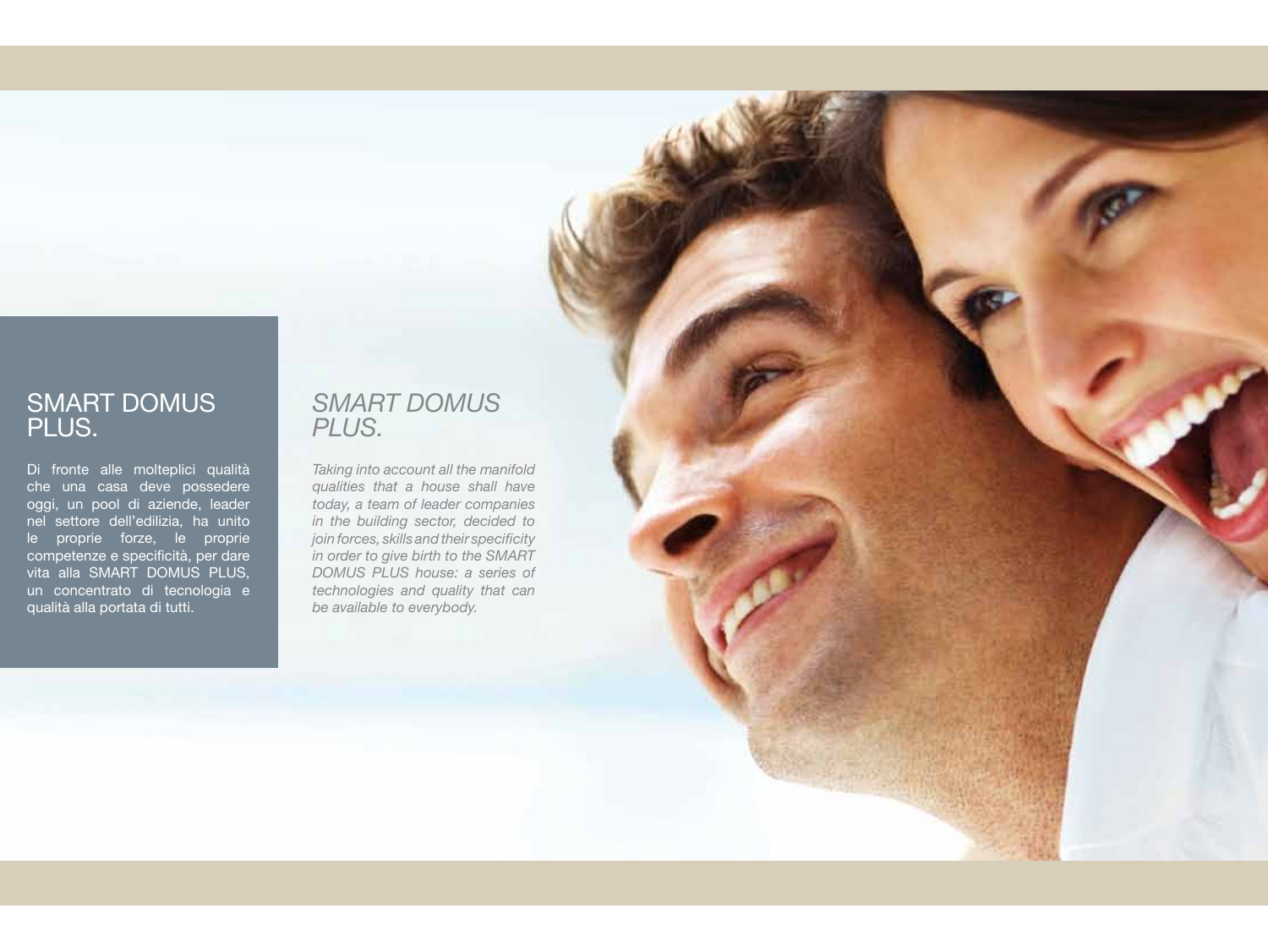### RISPETTARE L'AMBIENTE, RISPARMIARE ENERGIA, COSTRUIRE SANO

La limitata disponibilità di risorse energetiche tradizionali e l'aumentata sensibilità nei confronti del rispetto ambientale hanno spinto il mondo tecnicoscientifico verso la ricerca di forme alternative di energia caratterizzate dall'essere rinnovabili e pulite. La soluzione per risolvere a monte il problema energetico passa prima di tutto attraverso il miglioramento dell'efficienza delle macchine o, nel caso dell'abitazione, attraverso il miglioramento della efficienza energetica dell'involucro.

Da pochi anni, e con una forte accelerazione negli ultimi tempi, soprattutto anche grazie all'esperienza della ricostruzione in Abruzzo nel 2009, hanno avuto un forte impulso i sistemi costruttivi industrializzati a secco, caratterizzati da un preassemblaggio effettuato in stabilimento, che limita notevolmente le operazioni da eseguire in cantiere.

## *RESPECT THE ENVIRONMENT, SAVE THE ENERGY, BUILT HEALTHY*

*The limited availability of traditional Energy resources and the increased sensibility towards the environment prompt the technical/scientific world towards the search for alternative energy forms that shall be renewable and clean. However, in order to solve the Energy problem from the beginning, the real solution starts, first of all, from the improvement of the machines efficiency as well as, for the houses, from the improvment of the Energy efficiency of the building envelope. In the past few years, and lately with a great acceleration, the industrialized dry construction systems had a great boost, mainly thanks to o reconstruction experience in Abruzzo during 2009. These systems have the main characteristic to be pre-assembled in the plant so that the operations to be carried out on site are significantly less.* 

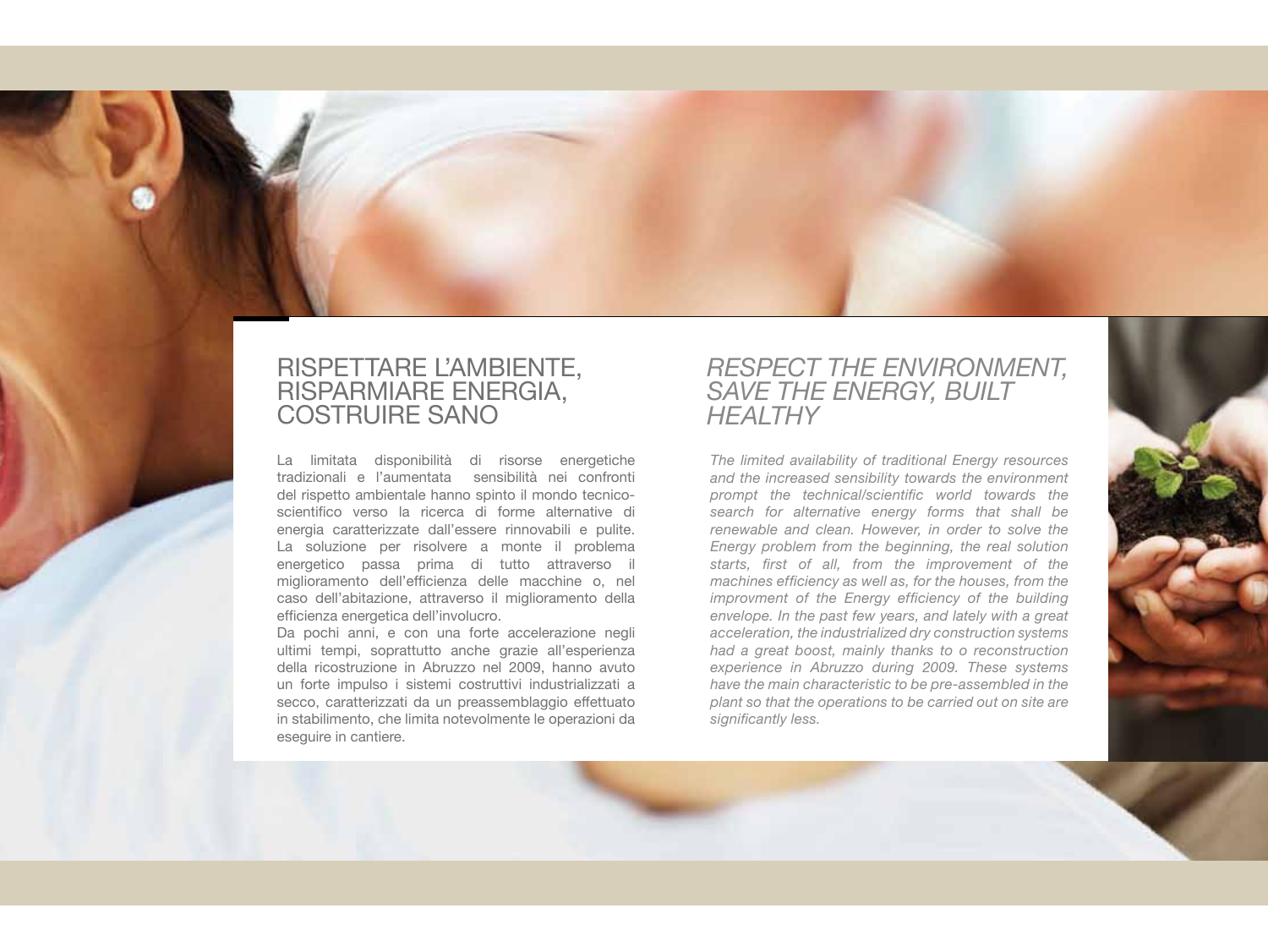## **SMART DOMUS PLUS, VOGLIO UNA CASA...**

#### ...che sia al mio servizio.

#### **Tecnologicamente, qualitativamente avanzata** (realizzata con sistemi costruttivi a secco industrializzati).

Al centro di ogni scelta c'è, e deve esserci sempre chi abita la casa, il suo stile di vita, le sue necessità; qualunque attività di progetto o applicazione tecnologica deve essere al suo servizio, gestendo le complessità per rendere effettivamente facile, semplice e appagante abitare la propria casa. Con i sistemi di edilizia industrializzata a secco questo traguardo si raggiunge rapidamente e con un notevole abbattimento di costi e tempistiche.

#### ...che mi protegga.

#### **Sicura dal punto di vista statico e sismico ed in fase di realizzazione (cantiere).**

Peso contenuto, maggior elasticità, elevata duttilità della costruzione nei suoi giunti, capacità dissipativa della struttura: queste sono le caratteristiche che permettono ad una casa SMART DOMUS PLUS di resistere agli effetti di un sisma. Ma la sicurezza della casa SMART DOMUS PLUS nasce ancor prima, fin dalla posa in opera in cantiere, rapida e senza il rischio di incidenti!

#### ...che mi faccia sentire bene.

#### **Termicamente e acusticamente isolata.**

Bassa conducibilità termica associata ad elevata inerzia per garantire minori consumi nel riscaldamento invernale e per il raffrescamento estivo, nonché un isolamento acustico e termico con prestazioni di molto superiori ai valori di legge!

Una casa SMART DOMUS PLUS è sinonimo di comfort e benessere abitativo, dall'involucro al serramento!

#### ...che mi dia energia.

#### **A basso consumo energetico.**

Una casa SMART DOMUS PLUS è dotata delle più raffinate tecnologie impiantistiche per ridurre al minimo i consumi: tecnologia domotica evoluta, energie rinnovabili, impianti di ultima generazione!

#### ...che rispetti l'ambiente.

#### **Eco-sostenibile.**

La casa SMART DOMUS PLUS è amica dell'ambiente e riciclabile al 100%,

#### ...che mi faccia risparmiare.

#### **Accessibile dal punto di vista economico.**

Una casa SMART DOMUS PLUS è trasparente nei costi, certi fin dalla fase di preventivazione e senza sorprese in corso d'opera! Inoltre, anche gli oneri di gestione risulteranno essere notevolmente ridotti rispetto a quelli di un edificio tradizionale, con risparmi fino all'80%!

#### ...che mi dia sicurezza.

#### **Certificata e garantita.**

Una casa SMART DOMUS PLUS è dotata di tutte le necessarie certificazioni e costituisce un investimento sicuro che si rivaluta nel tempo.





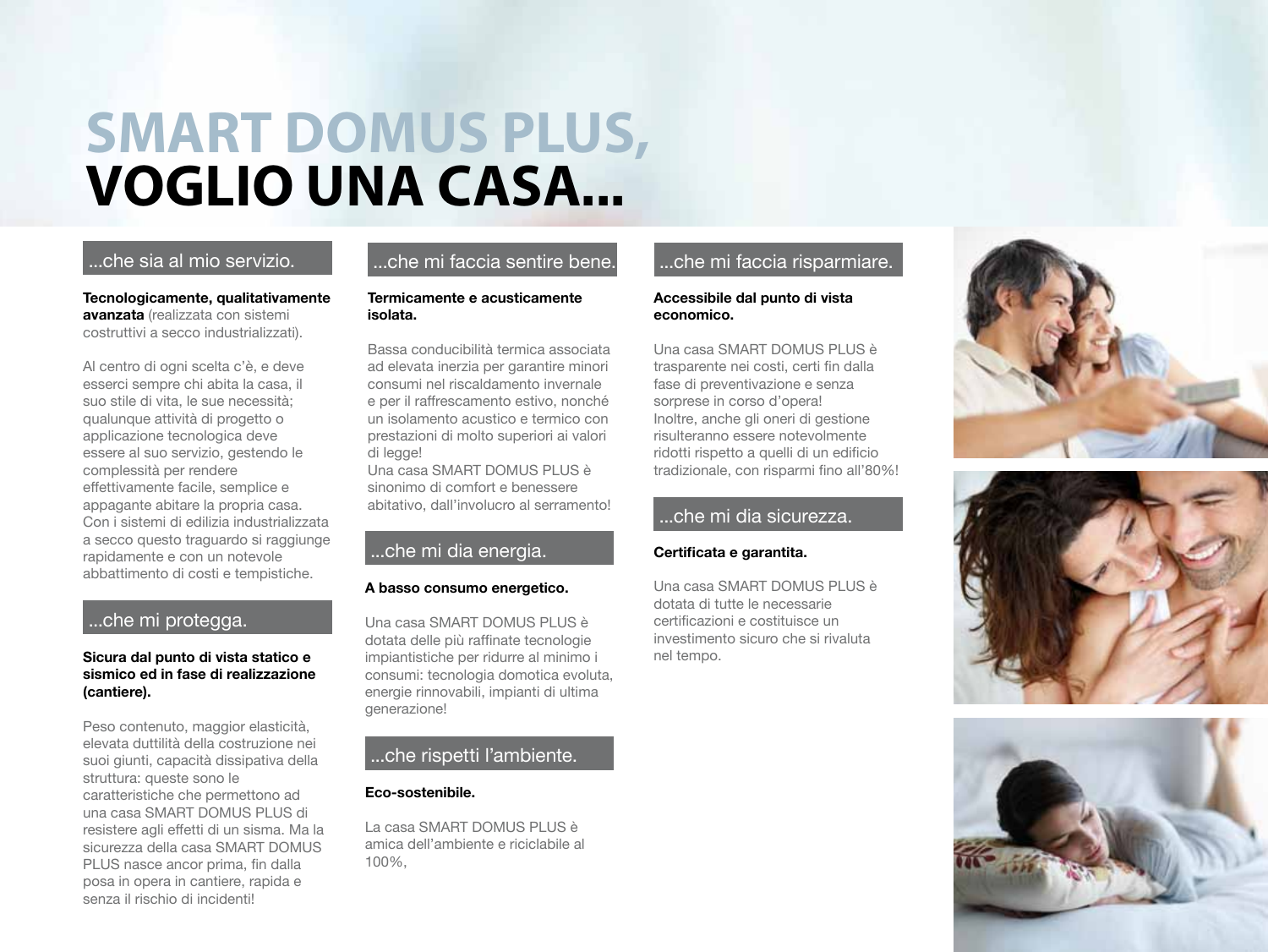## *SMART DOMUS PLUS, I WANT A HOUSE***...**

#### *...that is at my service.*

#### *Technologically and qualitatively*

*advanced (built using industrialized dry construction methods).*

*The main point of all choices is and shall always be the person who lives in the house, his life style and his needs; all the design activities and the technical applications shall be at his service in order to manage the complexity so that living his own house is easy, simple and satisfying. By using industrialized dry construction methods, this aim is quickly reached and with a significant reduction of both costs and time.*

#### *...that protects me.*

#### *Safe from the static and seismic point of view and during its construction (on site).*

*Reasonable weight, higher elasticity, high ductility of the building joints, dissipative capacity of the structure: these are the characteristics that allow a SMART DOMUS PLUS house to resist to seismic loads. However, the safety of a SMART DOMUS PLUS house starts even before, from its construction on site that is fast and without risk of accidents!* 

#### *...that makes me feel good.*

#### *Thermally and acoustically isolated.*

*Low thermal conducibility together with high inertia in order to guarantee lower consumption during winter heating and for the summer cooling; moreover an acoustic and thermal insulation highly superior to the values requested by the law! A SMART DOMUS PLUS house is a synonym for comfort and housing wellness, starting from the envelope to the windows!*

#### *...that gives me energy.*

#### *Low Energy consumption.*

*A SMART DOMUS PLUS house is equipped with the most sophisticated M&E technologies in order to reduce consumption at its minimum: fully-developed home automation, renewable energies, M&E systems of the latest generation!* 

#### *...that respects the environment.*

#### *Eco-friendly.*

*SMART DOMUS PLUS house is a friend of the environment and is 100% recyclable.* 

#### *...that makes me save money.*

*Accessible from the economic point of view.*

*A SMART DOMUS PLUS house has transparent costs, that are certain since the cost-estimate phase and without surprises during construction! Moreover, the maintenance costs is highly reduced compared to the ones of a traditional building, allowing to save up to 80%!* 

#### *...that will give me security.*

#### *Certified and guaranteed.*

*A SMART DOMUS PLUS house is equipped with all necessary certifications and constitutes a safe investment that appreciates over time.*





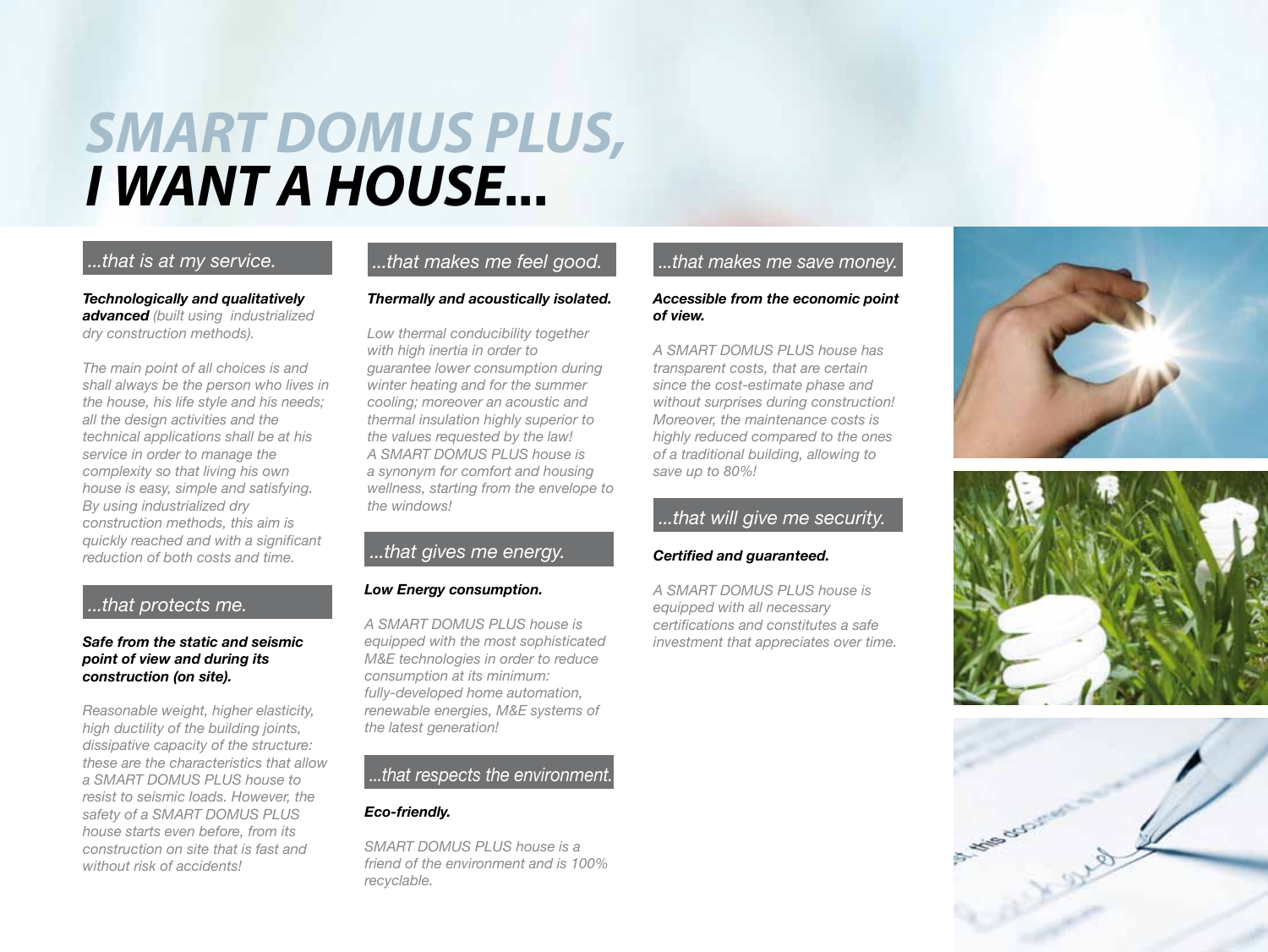



## DA UN PUNTO DI VISTA TECNICO OGGI LA CASA DEVE ESSERE PRESTAZIONALE

SMART DOMUS PLUS è un'abitazione realizzata con tecnologie industrializzate a secco ad elevate prestazioni caratterizzata dall'essere:

- Altamente prestazionale
- Certificata
- Personalizzabile (dal grezzo avanzato al chiavi in mano)
- Realizzata con sistemi costruttivi a secco industrializzati
- Economicamente accessibile

La casa intelligente è stata progettata con l'obiettivo di consentire un bilancio energetico pari a zero grazie all'uso di materiali e tecnologie in grado di abbattere i consumi e soprattutto di annullare gli sprechi, il tutto nel pieno rispetto delle normative italiane ed europee.

*TODAY, FROM THE TECHNICAL POINT OF VIEW, THE HOUSE SHALL BE PERFORMANCE*

*SMART DOMUS PLUS is a house built using industrialized high performance dry construction technologies that have the following specifications:*

- *High performances*
- *Certification*
- *Personalization (from the close envelope to turn-on-key)*
- *Built using industrialized dry construction systems*
- *Economically accessible*

*A clever house is designed with the aim to obtain a zero Energy balance, thanks to the use of materials and technologies that are able to cut down the consumption and especially to eliminate instances of wastefulness; all this is done abiding completely to the Italian and European structural codes.*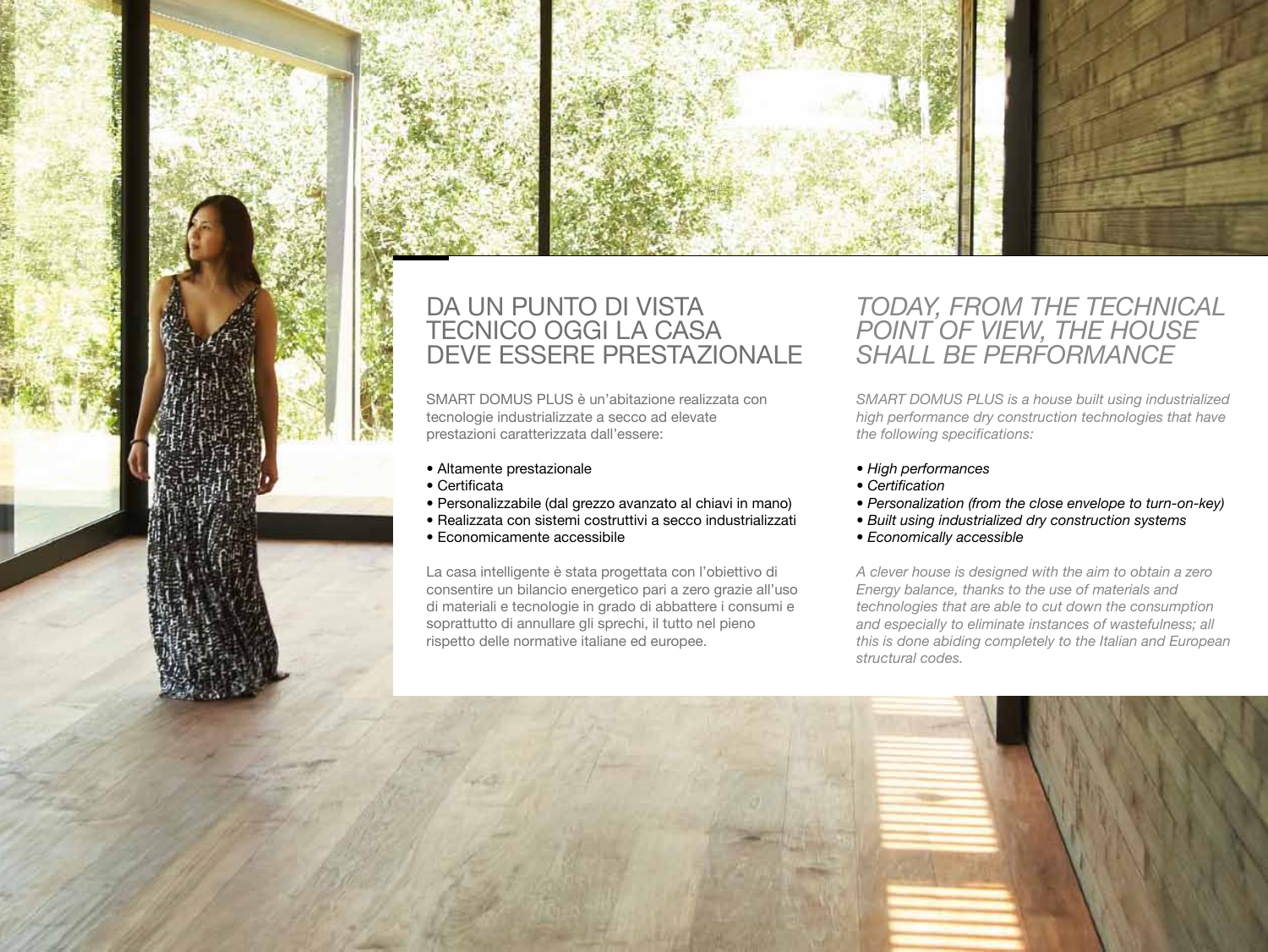**Com'è fatta la SMART DOMUS PLUS?**

*What is SMART DOMUS PLUS made of?*

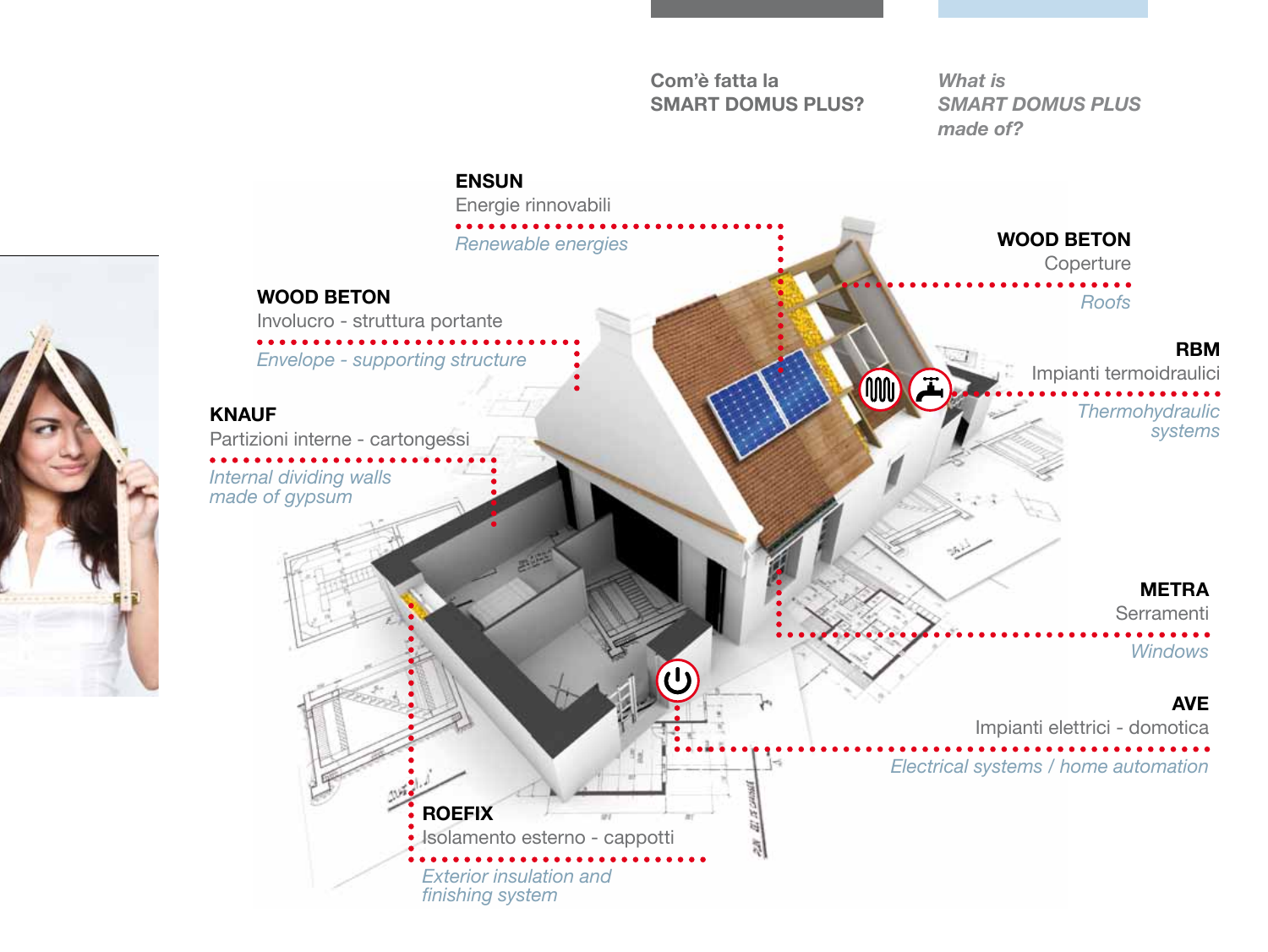### **Per chi è SMART DOMLIS PLUS?**

#### *Who is SMART DOMUS PLUS for?*

#### **Sei una famiglia?**

Certezza dei costi e dei tempi di realizzazione, qualità certificata, rispondenza alle normative, mantenimento del valore dell'immobile nel corso del tempo, costi di gestione ridotti: è questo ciò a cui più guarda una famiglia che deve costruire casa, e con SMART DOMUS PLUS tali priorità sono garantite.

#### **Sei un tecnico?**

SMART DOMUS PLUS nasce dalla tua creatività, concretizzando il tuo progetto nel rispetto delle normative, dalla nuova legge antisismica, all'acustica, al risparmio energetico. Con l'edilizia industrializzata inoltre le fasi di cantiere si accorciano, riducendo il rischio di incidenti e garantendo il rispetto dei tempi di consegna per i tuoi committenti.

#### **Sei un'immobiliare?**

Proporre ai propri clienti case ad alto risparmio energetico e sismicamente sicure, significa garantire il loro investimento ed essere già al passo con le normative presenti e future.

SMART DOMUS PLUS precorre i tempi!

#### **Sei un'impresa costruttrice?**

SMART DOMUS PLUS ti affianca per soddisfare i tuoi clienti con un prodotto di altissima qualità, la cui realizzazione rispetta sempre le tempistiche, senza sorprese. Le tipologie sono infinite e costruire casa è davvero un gioco da ragazzi!

#### *Are you a family?*

*Certainty of costs and construction time, certified quality, in compliance with the law, value of the building preserved over time, reduced maintenance costs: this is what is more important for a family that needs to built its house, and with SMART DOMUS PLUS those priorities are fulfilled.*

#### *Are you an expert?*

*SMART DOMUS PLUS is born from your creativity, making your design real, while complying with the codes, the new seismic regulations, the acoustic regulations and the energy saving requirements. Using industrialized buildings, the construction phases on site get shorter so that the risk of accidents is reduced and the delivery time to the clients is respected.*

#### *Are you a property company?*

*Proposing to your own clients houses that have a high energy saving and that are seismically safe means to guarantee their investment and to be up to date with the current and future regulations. SMART DOMUS PLUS anticipates the times!*

#### *Are you a building firm?*

*SMART DOMUS PLUS supports you to satisfy your clients with a high quality product, whose realization respects the delivery time without any surprise. The various types are infinite and building a house becomes a child's play!*







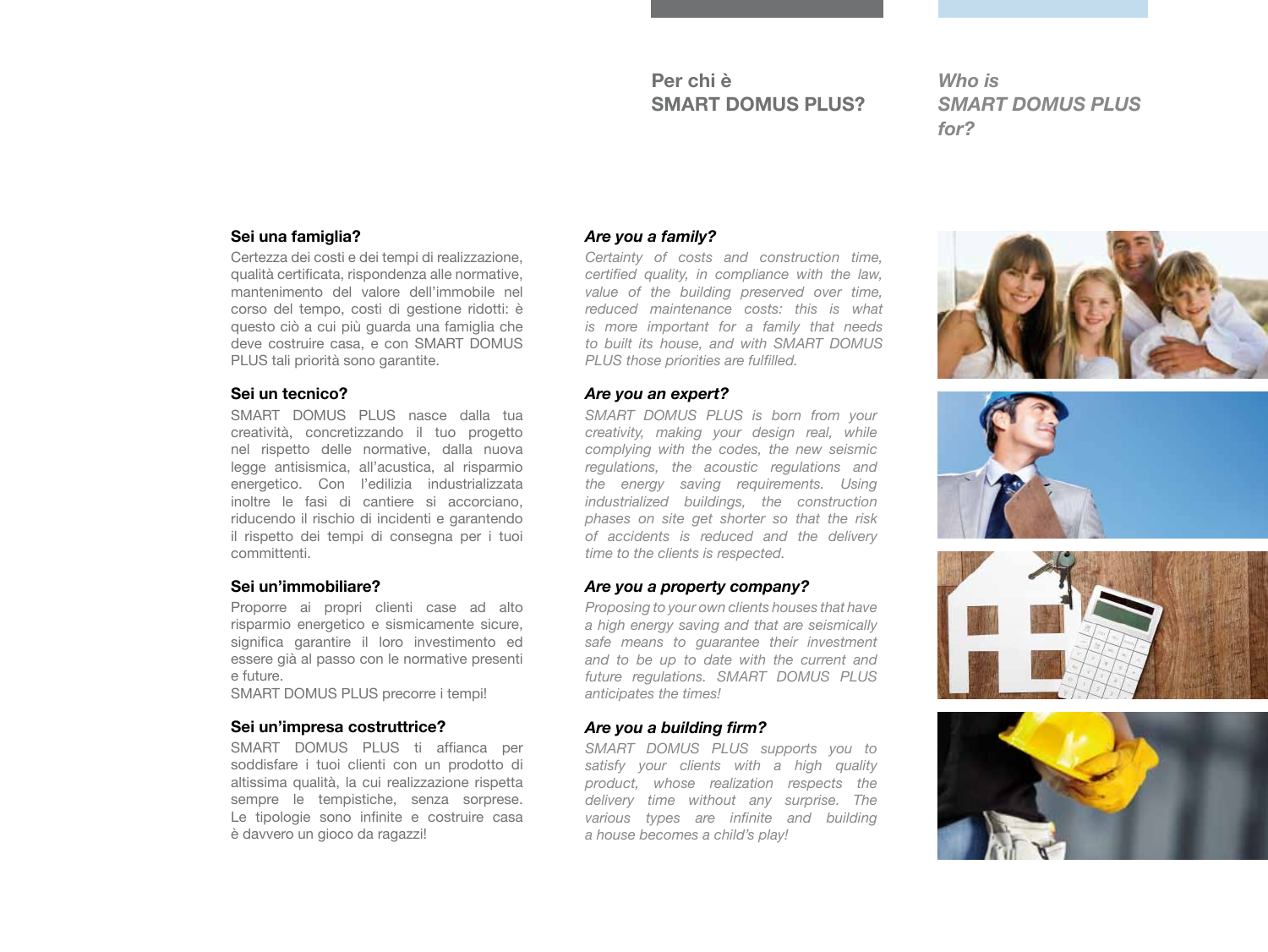**Le aziende del** *Companies* **PROGETTO**



Partizioni int<sup>ria Mazzini, 75</sup>mgessi *Internal dividing walls* Brescia - Italy **Ave Spa Head Office** Rezzato

*made of gypsum* Tel. +39 030 24981 Fax +39 030 2792605

www.ave.it



**RBM Spa** via S. Giuseppe, 1 Nave Brescia - Italy

**Roefix** Tel. +39 030 2537211 Fax +39 030 2531799

www.rbm.eu



**Elettropiemme Srl** via Provinciale, 25/A Rodengo Saiano Brescia - Italy

Tel. +39 030 7741128 Fax +39 178 2203835

www.ensun.it

**Rofix Spa** via Venosta, 70 Parcines Bolzano - Italy

Tel. +39 0473 966100 Fax +39 0473 966150

Isolament<mark>www.roefix.com</mark>eppotti



**Metra Spa** via Stacca, 1 Rodengo Saiano Brescia - Italy

Tel. +39 030 68191 Fax +39 030 6810363

www.metra.it



**Wood Beton Spa**

via Roma, 1 Iseo Brescia - Italy

Tel. +39 030 9869211 Fax +39 030 9869222

www.woodbeton.it

#### **Knauf Sistemi Costruttivi**

Località Paradiso Castellina Marittima Pisa - Italy

Tel. +39 050 69211 Fax +39 050 692301

www.knauf.it